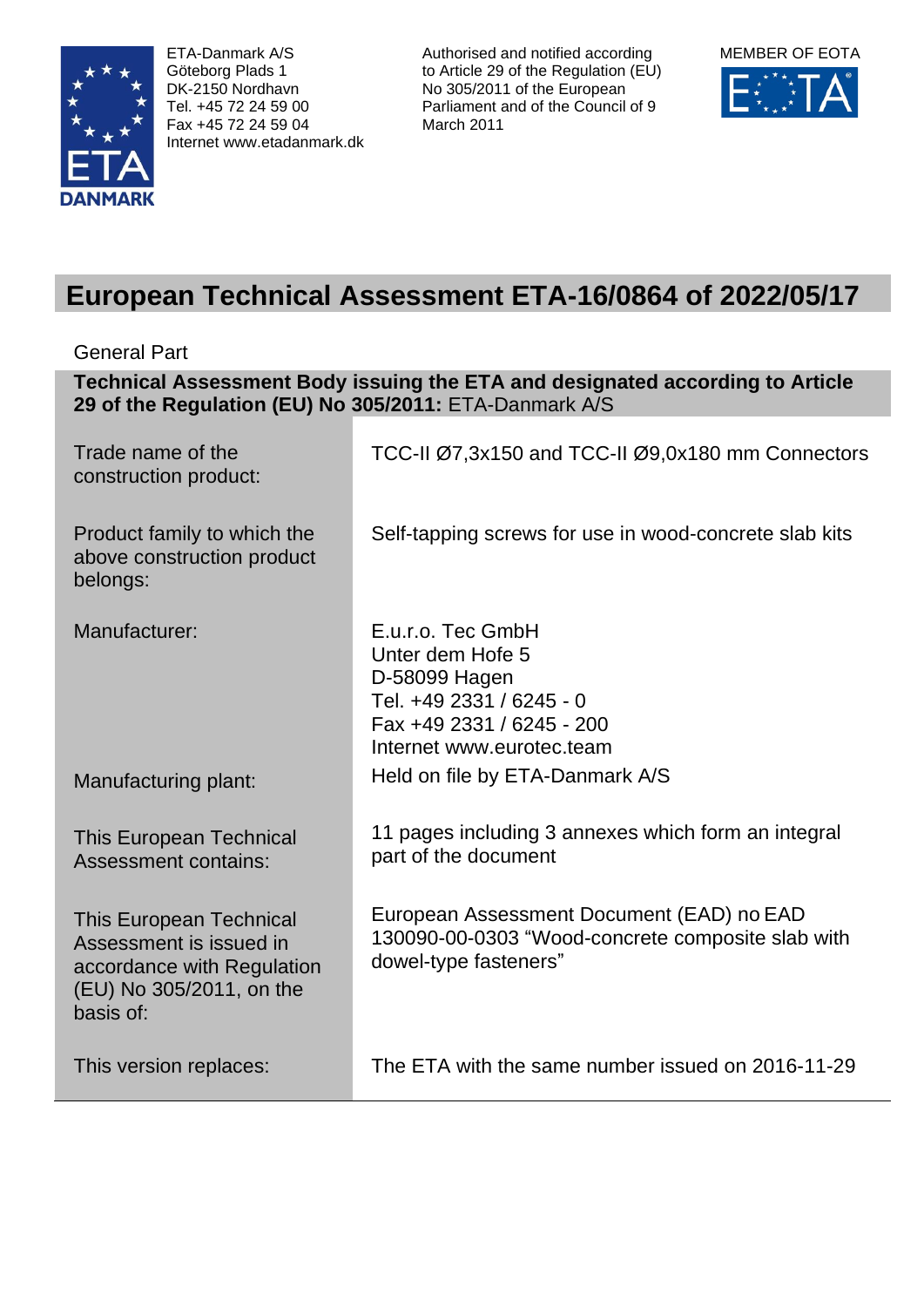Translations of this European Technical Assessment in other languages shall fully correspond to the original issued document and should be identified as such.

Communication of this European Technical Assessment, including transmission by electronic means, shall be in full (excepted the confidential Annex(es) referred to above). However, partial reproduction may be made, with the written consent of the issuing Technical Assessment Body. Any partial reproduction has to be identified as such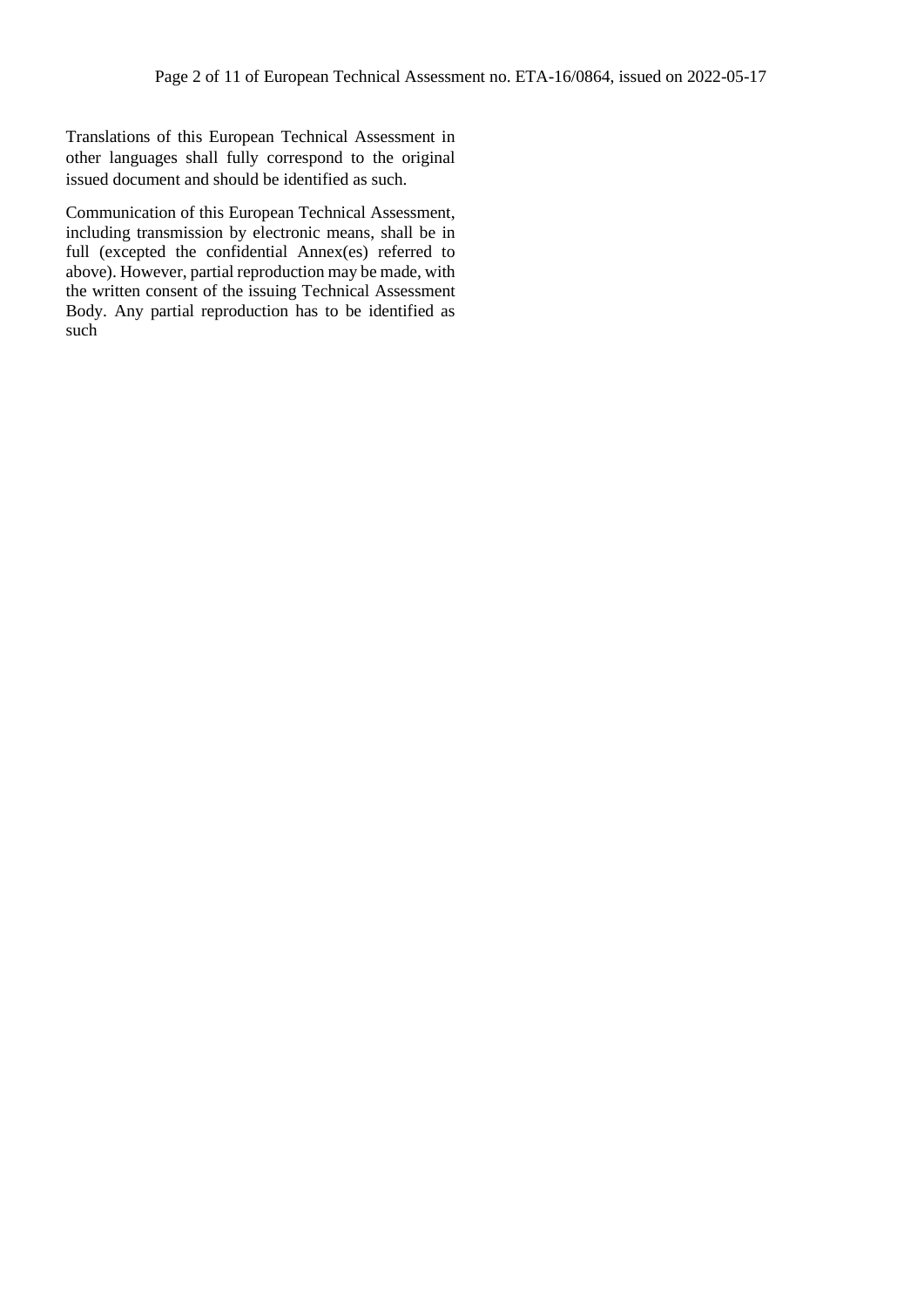# **II SPECIFIC PART OF THE EUROPEAN TECHNICAL ASSESSMENT**

# **1 Technical description of product**

This ETA is an assessment of the TCC-II Ø7,3x150 and TCC-II Ø9,0x180 mm Connectors for wood-concrete composite slab kits. The diameter of the TCC-II Ø7,3x150 connectors is 7,3 mm, the length is 150 mm. The diameter of the TCC-II Ø9,0x180 connectors is 9,0 mm, the length is 180 mm. Shape and tolerances of the screws are given in Annex 3.

The kits are individually designed to meet the requirements put on the works.

E.u.r.o. Tec GmbH delivers the TCC-II Ø7,3x150 and TCC-II Ø9,0x180 mm Connectors for the composite action to be used as kit components. The composite members may be prefabricated at factory, or they may be composed at the building site. The proper function of the wood-concrete composite slabs provides for the following components to be added in the factory or at the building site:

- − Concrete slab, according to EN 206-1, and reinforcement according to EN 10080 and national regulations either prefabricated or cast at the building site.
- − In the case of concrete cast at the building site: formwork, e.g. timber boards or wood based panel. This is an optional intermediate layer between the concrete and the timber. When the concrete slabs are prefabricated, no intermediate layer between timber and concrete is needed.
- In the case of concrete cast at the building site: lateral moulding along the edges of the slab.
- Timber members, e.g. glulam according to EN 14080, sawn softwood timber according to EN 14081-1, LVL according to EN 14374 or cross laminated timber according to ETA.

The concrete flange is loaded in compression. The timber members are usually parallel or almost parallel.

This ETA covers screws for composite members with minimum concrete flange depths of 50 mm and minimum timber member depths of 100 mm. The maximum concrete flange depth is 70 % of the timber member depth. Typical span widths for the construction are up to 8 m with sawn softwood timber members, 10 m with LVL members and 14 m with glulam members but larger span widths also are possible.

A typical composite member is shown in figure 1.1a of Annex 1. Screws are shown in figure 1.1b.

# **2 Specification of the intended use in accordance with the applicable European Assessment Document (hereinafter EAD)**

TCC-II Ø7,3x150 and TCC-II Ø9,0x180 mm Connectors are intended to be used in structural composite members such as floor, roof, or wall constructions in service classes 1 and 2 as defined in EN 1995-1-1 subject to static or quasi static loading. In addition, use class 3.1 as defined in EN 335-1 (exterior, above ground, protected) is possible, as balconies.

The verification and assessment methods on which this European Technical Assessment is based lead to the assumption of a working life for the screw of at least 50 years for the TCC-II  $\varnothing$ 7,3x150 and TCC-II  $\varnothing$ 9,0x180 mm Connectors.

The indications given on the working life cannot be interpreted as a guarantee given by the manufacturer, but are to be regarded only as a means for choosing the right product in relation to the expected economically reasonable working life of the works.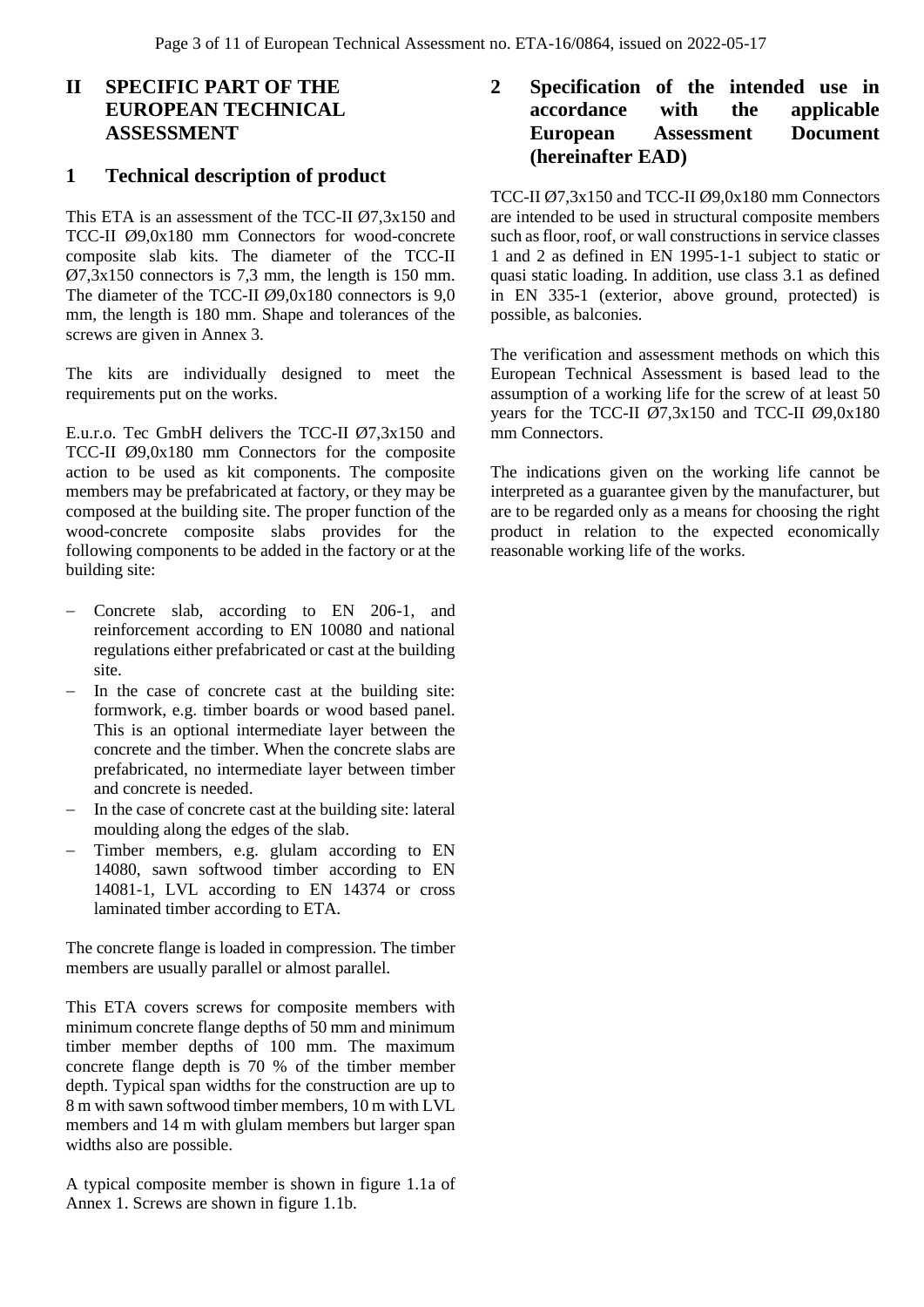# **3 Performance of the product and references to the methods used for its assessment**

|                                                 | Characteristic                                       | <b>Assessment of characteristic</b>                                                                                                                                                                                                                                                                                                                                                                                                                                                                                      |  |  |
|-------------------------------------------------|------------------------------------------------------|--------------------------------------------------------------------------------------------------------------------------------------------------------------------------------------------------------------------------------------------------------------------------------------------------------------------------------------------------------------------------------------------------------------------------------------------------------------------------------------------------------------------------|--|--|
|                                                 | 3.1 Mechanical resistance and stability (BWR $1)*$ ) |                                                                                                                                                                                                                                                                                                                                                                                                                                                                                                                          |  |  |
| Structural performance                          |                                                      | Wood-concrete composite slabs including TCC-II<br>$Ø7,3x150$ and TCC-II $Ø9,0x180$ mm Connectors are<br>used and manufactured according to an individual<br>design made by a structural engineer responsible for the<br>design of works on a case by case basis. Wood-concrete<br>composite floors may function as directly load bearing<br>and structural bracing members. The structural<br>performance of them shall be considered in accordance<br>with the limit state design principles specified in<br>Eurocodes. |  |  |
|                                                 |                                                      | The performance of the composite slab is outside of this<br>ETA.                                                                                                                                                                                                                                                                                                                                                                                                                                                         |  |  |
|                                                 |                                                      | The screws are made of case hardened steel as specified<br>in the control plan and corrosion protected with a zinc<br>coating.                                                                                                                                                                                                                                                                                                                                                                                           |  |  |
|                                                 |                                                      | Geometry of the screws is defined in Annex 3.                                                                                                                                                                                                                                                                                                                                                                                                                                                                            |  |  |
|                                                 |                                                      | Mechanical properties of TCC-II Ø7,3x150 and TCC-<br>II $\emptyset$ 9,0x180 mm Connectors and applicable creep and<br>duration of load factors for composite members are<br>given in Annex 2.                                                                                                                                                                                                                                                                                                                            |  |  |
|                                                 | 3.2 Safety in case of fire (BWR 2)                   |                                                                                                                                                                                                                                                                                                                                                                                                                                                                                                                          |  |  |
|                                                 | Reaction to fire                                     | TCC-II $\varnothing$ 7,3x150 and TCC-II $\varnothing$ 9,0x180<br>mm<br>Connectors including the zinc coating are classified<br>non-combustible in accordance with EC Decision<br>2000/147/EC and fulfil the requirements of class A1<br>according to EN 13501-1.                                                                                                                                                                                                                                                         |  |  |
| 3.3 Hygiene, health and the environment (BWR 3) |                                                      |                                                                                                                                                                                                                                                                                                                                                                                                                                                                                                                          |  |  |
|                                                 | Influence on air quality                             | The product does not contain/release dangerous<br>substances specified in TR 034, dated March 2012.                                                                                                                                                                                                                                                                                                                                                                                                                      |  |  |

 $\overline{\bullet}$ ) See additional information in section 3.4 – 3.5.

In addition to the specific clauses relating to dangerous substances contained in this European technical Assessment, there may be other requirements applicable to the products falling within its scope (e.g. transposed European legislation and national laws, regulations and administrative provisions). In order to meet the provisions of the Construction Products Regulation, these requirements need also to be complied with, when and where they apply.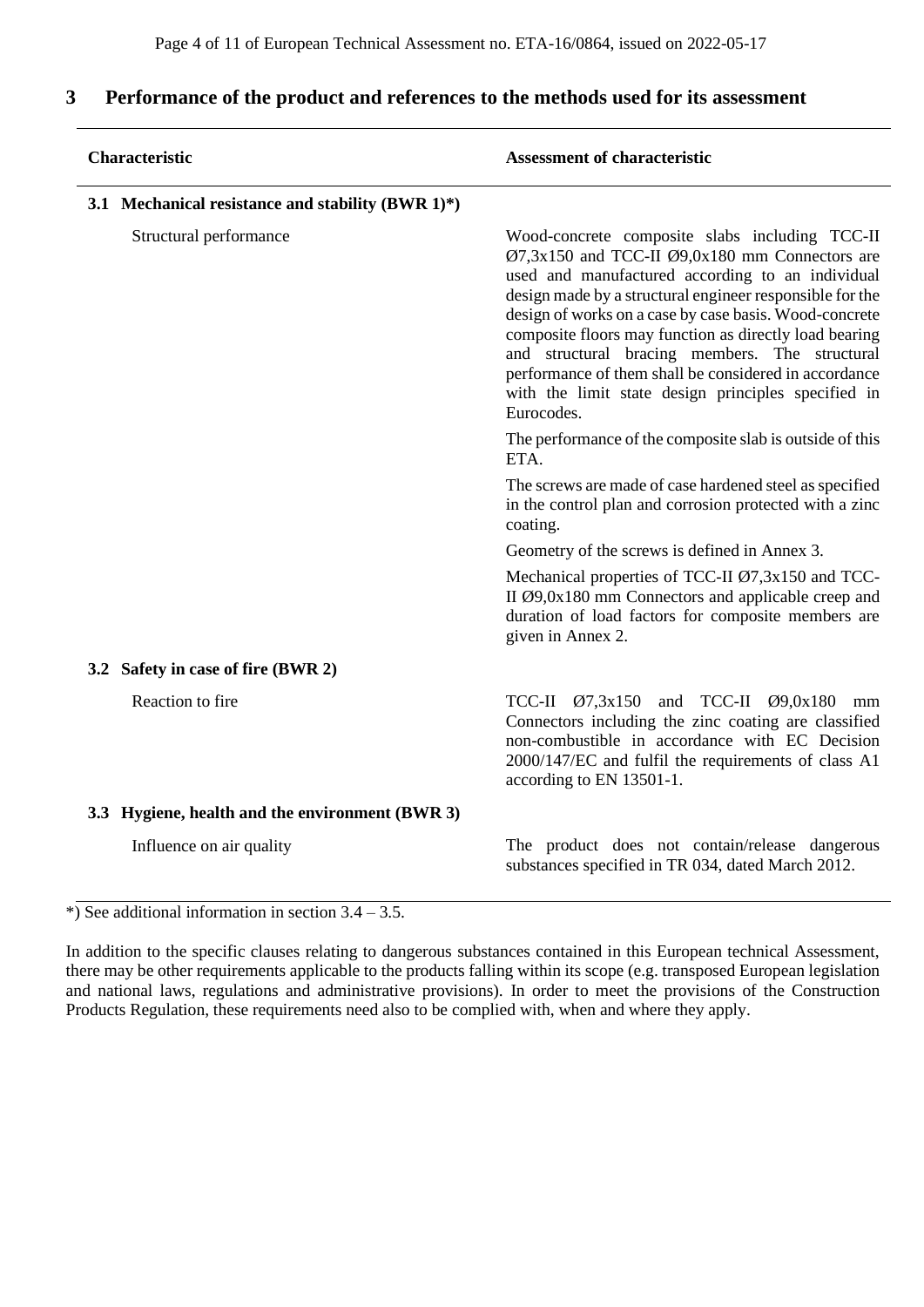## **3.4 General aspects**

E.u.r.o. Tec GmbH delivers TCC-II Ø7,3x150 and TCC-II Ø9,0x180 mm Connectors intended to be component in wood-concrete composite slabs in accordance with the provisions of this European Technical Assessment. TCC-II Ø7,3x150 and TCC-II Ø9,0x180 mm Connectors are manufactured in the factory in accordance with the provisions of this European Technical Assessment.

TCC-II Ø7,3x150 and TCC-II Ø9,0x180 mm Connectors shall be installed on the basis of a specific structural design for each composite slab installation. Load bearing capacities to be used in the design are given in Annex 2.

The design also shall take into account any aspects regarding installation of the kit components, as any temporary bracing and supporting. Wood-concrete composite slabs shall be installed by appropriately qualified personnel, following the installation plan. Only TCC-II  $\varnothing$ 7,3x150 and TCC-II  $\varnothing$ 9,0x180 mm Connectors without any defects are allowed to be used. Before concrete is poured, the person responsible for the design of the works shall check the set of the TCC-II  $\varnothing$ 7,3x150 and TCC-II  $\varnothing$ 9,0x180 mm Connectors to be in accordance with the design. The manufacturer shall ensure that the information of these provisions is given to those concerned.

## **3.5 Aspects related to the performance of the product**

3.5.1 Corrosion protection in service class 1 and 2. Durability of the finished composite slab is not covered by this ETA.

Durability of the TCC-II Ø7,3x150 and TCC-II Ø9,0x180 mm Connectors is provided for by the protective zinc coating for a mean thickness of 5 µm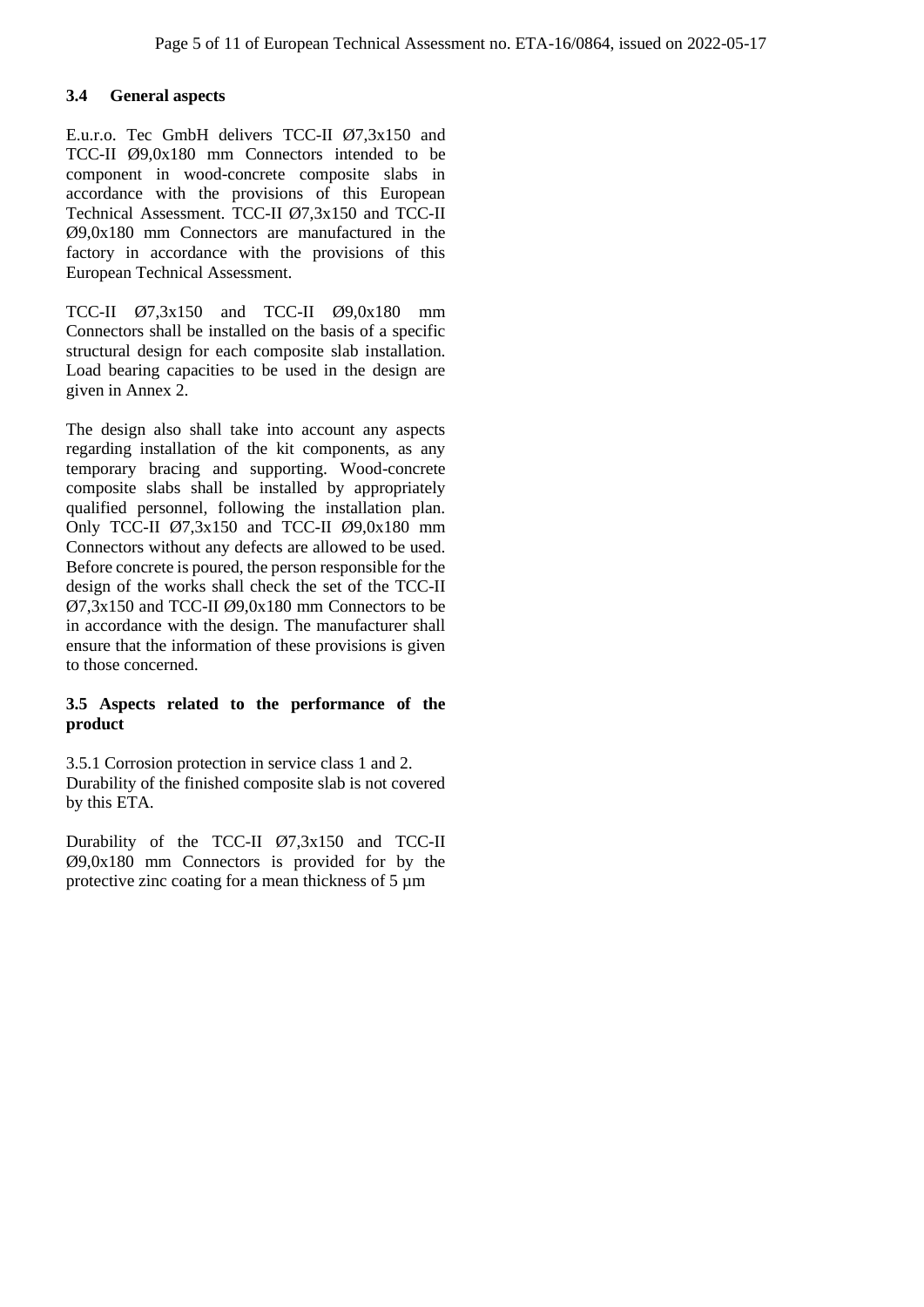# **4 Assessment and verification of constancy of performance (AVCP)**

## **4.1 AVCP system**

According to the decision 2000/447/EC of the European Commission, the system(s) of assessment and verification of constancy of performance (see Annex V to Regulation (EU) No 305/2011) is 1.

**5 Technical details necessary for the implementation of the AVCP system, as foreseen in the applicable EAD**

Technical details necessary for the implementation of the AVCP system are laid down in the control plan deposited at ETA-Danmark prior to CE marking.

Issued in Copenhagen on 2022-05-17 by

Thomas Bruun Managing Director, ETA-Danmark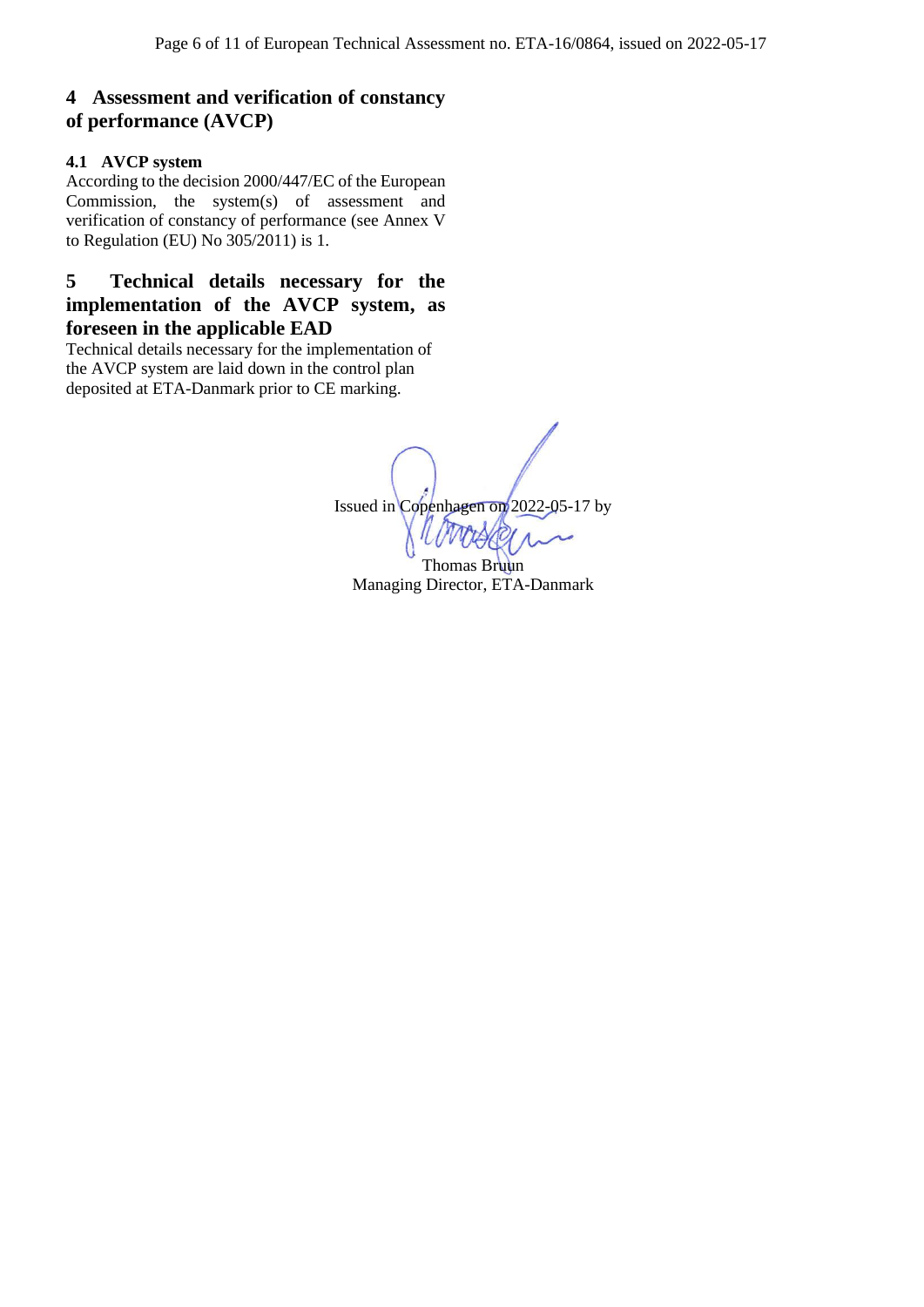## **ANNEX 1 WOOD-CONCRETE COMPOSITE SLAB COMPOSED WITH TCC-II Ø7,3X150 AND TCC-II Ø9,0X180 MM CONNECTORS**

Figure 1.1a Elevation on (left) and cross-section through (right) a composite member with TCC-II Ø7,3x150 and TCC-II 9x180 mm screws



Table 1.1 – Minimum spacing, end and edge distances for TCC-II Ø7,3x150 and TCC-II Ø9,0x180 mm screws in mm

|                                      | TCC-II Ø7,3x150 | TCC-II $\varnothing$ 9,0x180 mm |
|--------------------------------------|-----------------|---------------------------------|
| Spacing parallel to grain $a_1$      |                 | 100                             |
| Spacing perpendicular to grain $a_2$ | 30              |                                 |
| End distance $a_{3,c}$               | 80              | 100                             |
| Edge distance $a_{4,c}$              | 30              | 36                              |

The composition of the screw materials is deposited at ETA Danmark.

The length and diameter of the screws is given in Annex 3. More exact description of the shape and tolerances of the screws are referred to under 3.2.2.1 in the Control plan.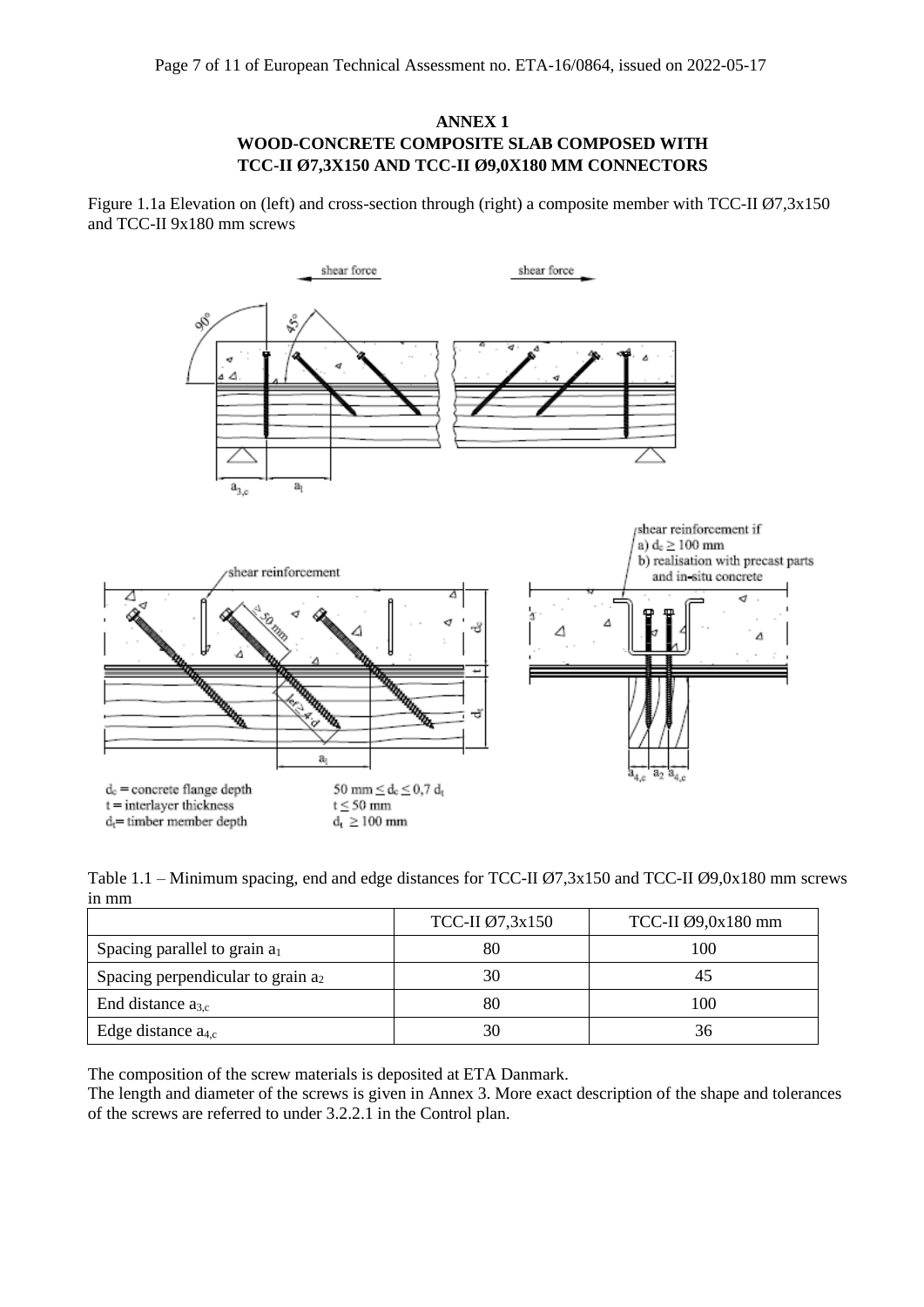## **ANNEX 2 MECHANICAL PROPERTIES**

#### **Resistance and stiffness**

#### **Structural model**

Composite members with TCC-II Ø7,3x150 and TCC-II Ø9,0x180 mm Connectors are to be designed taking into account the influence of the slip occurring in the joints. A method for the calculation of the load bearing capacity and the deformation of mechanically jointed beams or columns is given in Annexes B and C of Eurocode 5 Part 1-1: General – Common rules and rules for buildings. Calculations should be carried out assuming a linear relationship between force and slip. Alternative methods for the calculation based on numerical models are also applicable.

For the determination of the internal forces and moments an elastic behaviour of the concrete may be assumed if the tensile stress in the concrete does not exceed twice the concrete tensile strength.

Friction between timber and concrete may be taken into account, if the friction coefficient may be assumed as μ  $= 0.25.$ 

In order to apply the friction between the concrete slab and the timber beam for the calculation of the system, the following conditions shall be fulfilled:

- Static system as single span or continuous girder
- Predominantly static load
- Screws arranged unidirectional with systematically existing compression force between wood and concrete for reasons of equilibrium

Apart from the design of the composite member, the load-carrying-capacity of the concrete layer spanning between the timber beams and the shear capacity of the timber member in the perimeter area around the screws should be checked.

The timber beam may only be arranged on top of the concrete slab, if tensile forces perpendicular to the joint line between timber and concrete are transferred by screws arranged perpendicular to the joint line.

The support of the wood concrete composite elements shall be carried out via the lower cross-sectional part either directly by contact or by appropriate connections.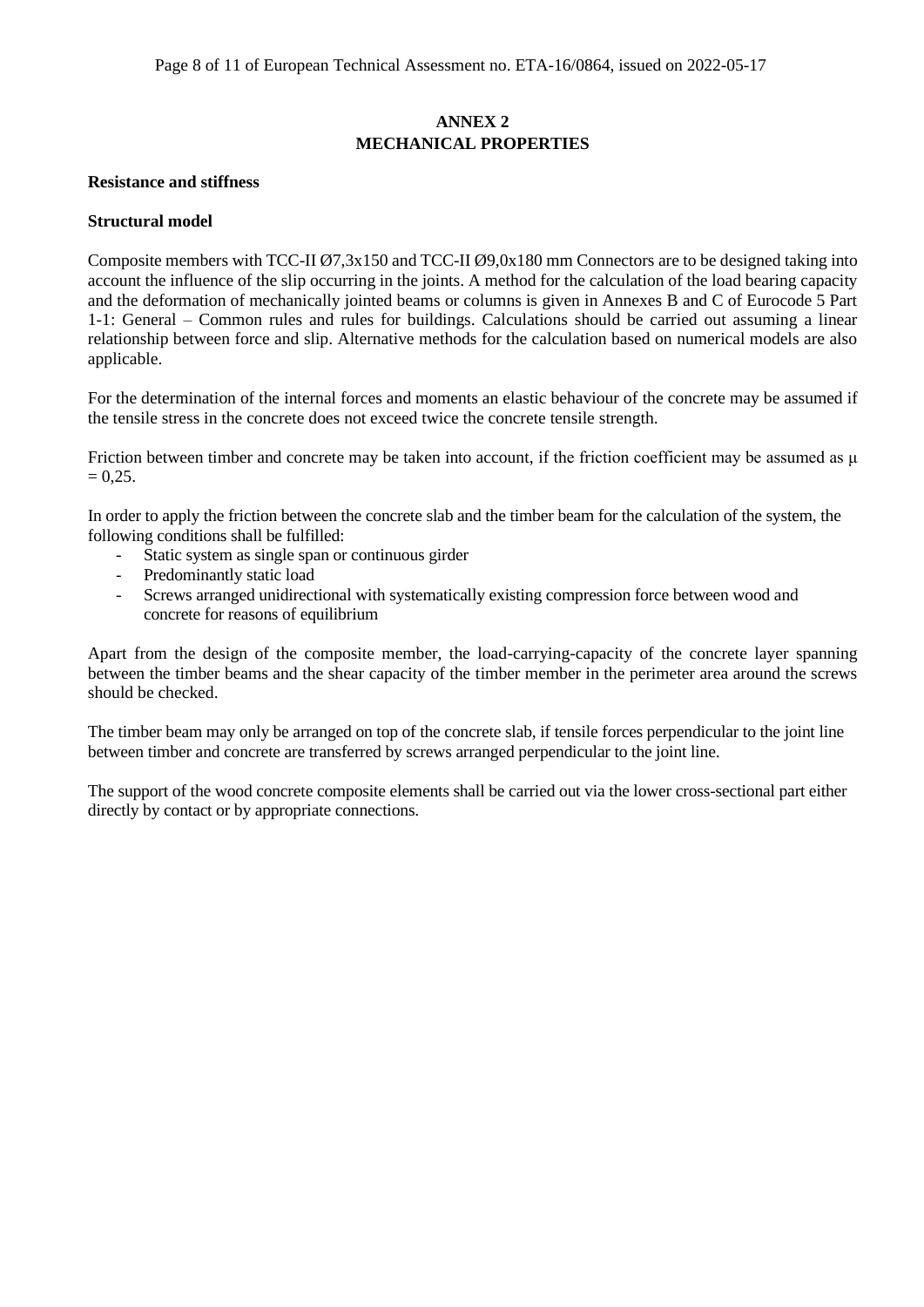### **Design of the wood-concrete composite slab**

The design of the wood-concrete composite slab in the ultimate and the serviceability limit states shall take into account the influence of creep, concrete shrinkage and moisture changes. The verification of the limit states is to be performed both for the initial state (t = 0) and the final state (t =  $\infty$ ). The influence of creep and moisture changes may be taken into account by reducing the modulus of elasticity of the timber and concrete and the slip modulus to be used in calculations analogous with EN 1995-1-1. The values of the deformation factors kdef given in Table 2.1 should be used. For prefabricated concrete slabs, the concrete shrinkage may be disregarded.

*Table 2.1 – Values of k*def *for timber, concrete and TCC-II Ø7,3x150 and TCC-II Ø9,0x180 mm Connectors*

| Material                                                                    | Service class |     |
|-----------------------------------------------------------------------------|---------------|-----|
|                                                                             |               |     |
| Solid timber, EN 14081-1                                                    | 0,6           |     |
| Glued Laminated timber, EN 14080                                            | 0,6           | 2,0 |
| LVL, EN 14374                                                               | 0,6           | 2,0 |
| Cross laminated timber, ETA                                                 | 0,8           | 2,0 |
| Concrete, EN 206-1                                                          | 2,5           | 2,5 |
| TCC-II $\varnothing$ 7,3x150 and TCC-II $\varnothing$ 9,0x180 mm Connectors | 0,6           | 4,0 |
| connection                                                                  |               |     |

For timber-concrete composite joints made with TCC-II Ø7,3x150 and TCC-II Ø9,0x180 mm Connectors the slip modulus Kser per fastener under service load parallel to the shear plane should be taken from Table 2.2 with  $\ell_{\rm ef}$ in mm.

*Table 2.2 – Values of Kser for timber-concrete-joints with TCC-II Ø7,3x150 and TCC-II Ø9,0x180 mm Connectors*

|                                 | $K_{\text{ser}}$ in N/mm |                        |                                            |               |
|---------------------------------|--------------------------|------------------------|--------------------------------------------|---------------|
| <b>Connector</b><br>orientation | With interlayer          |                        | Direct contact between timber and concrete |               |
|                                 | $d = 7.3$ mm             | $d = 9.0$ mm           | $d = 7.3$ mm                               | $d = 9.0$ mm  |
| $90^\circ$                      | 600                      | 700                    | 1800                                       | 2200          |
| $45^{\circ}$                    | 110 $\ell_{\text{ef}}$   | 110 $\ell_{\text{ef}}$ | 110 $\ell$ ef                              | 110 $\ell$ ef |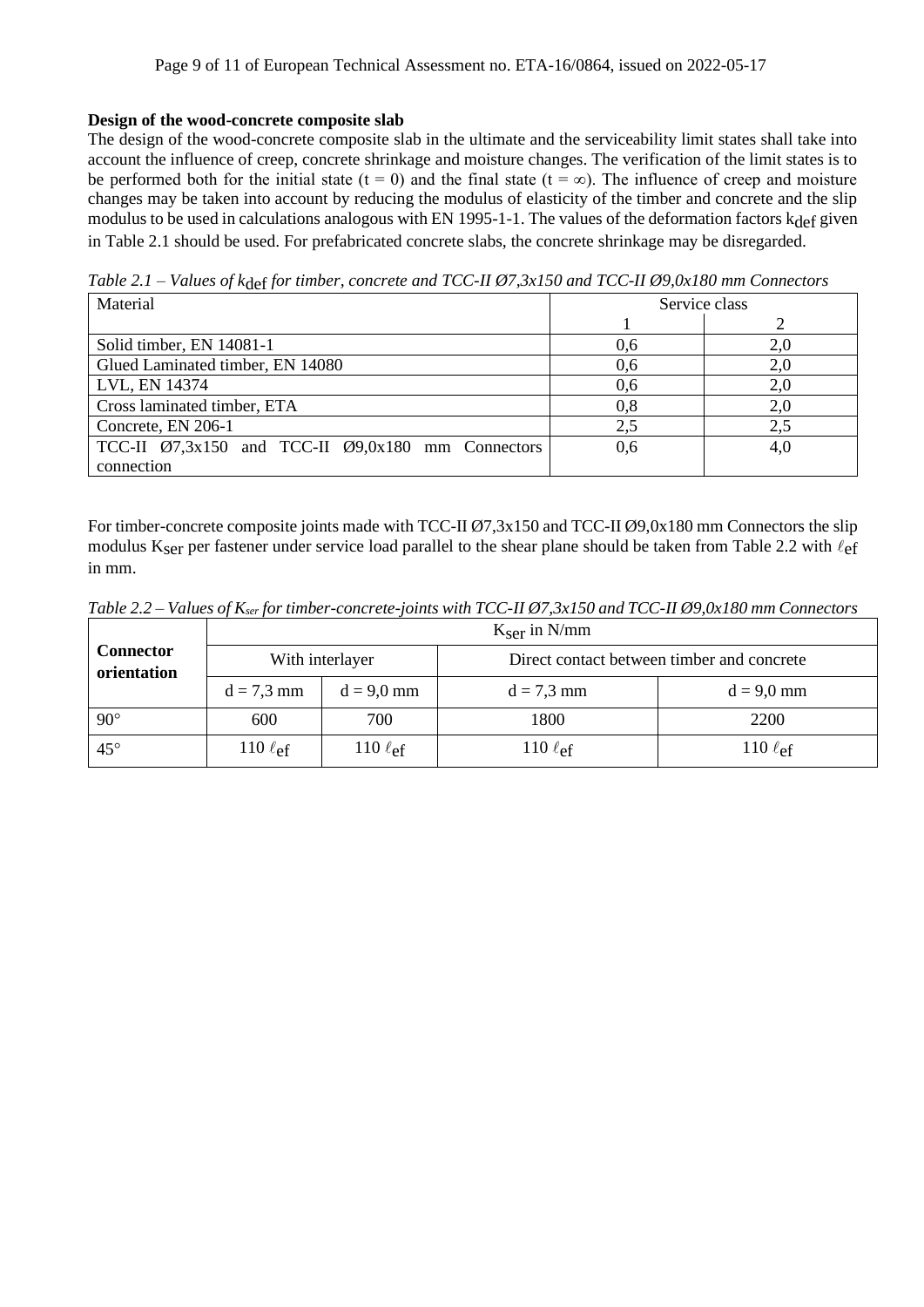For timber-concrete composite joints made with TCC-II Ø7,3x150 and TCC-II Ø9,0x180 mm Connectors the characteristic load bearing capacity per fastener FRk parallel to the shear plane should be taken from Table 2.3 with  $\rho_k$  in kg/m<sup>3</sup> and d and  $\ell_{ef}$  in mm. Characteristic yield moment M<sub>yk</sub> is given in Table 2.4.

*Table 2.3 – Values of FRk for timber-concrete-joints with TCC-II Ø7,3x150 and TCC-II Ø9,0x180 mm Connectors.* 

| <b>Connector</b>      | $F_{Rk}$ in N                                                                                                                                            |                                                  |  |  |
|-----------------------|----------------------------------------------------------------------------------------------------------------------------------------------------------|--------------------------------------------------|--|--|
| orientation           | With interlayer                                                                                                                                          | Direct contact between timber and concrete       |  |  |
| $\alpha = 90^{\circ}$ | $f_{h,2,k} \cdot d \cdot t \left  \sqrt{1 + \frac{4 \cdot M_{y,k}}{f_{h,2k} \cdot d \cdot t^2} + \frac{f_{h,1,k}}{2 \cdot f_{h,2k}}} - 1 \right $        | $\sqrt{4 \cdot M_{y,k} \cdot f_{h,2,k} \cdot d}$ |  |  |
| $\alpha = 45^{\circ}$ | $\left(\cos\alpha+\mu\cdot\sin\alpha\right)\cdot\min\begin{cases}1,2\cdot\Gamma_{ax,\alpha,Rk}\\f_{tens,k}\end{cases}$                                   |                                                  |  |  |
| where:                |                                                                                                                                                          |                                                  |  |  |
| FR <sub>k</sub>       | is the characteristic load-carrying capacity per conenctor in N;                                                                                         |                                                  |  |  |
| t                     | is the interlayer thickness in mm;                                                                                                                       |                                                  |  |  |
| $f_{h,1,k}$           | is the characteristic embedment strength in the interlayer in MPa;                                                                                       |                                                  |  |  |
| $f_{h,2,k}$           | is the characteristic embedment strength in the timber member in MPa;                                                                                    |                                                  |  |  |
| <sub>d</sub>          | is the conenctor diameter in mm;                                                                                                                         |                                                  |  |  |
| $M_{y,k}$             | is the characteristic fastener yield moment in Nmm;                                                                                                      |                                                  |  |  |
| $F_{ax,\alpha,Rk}$    | is the characteristic withdrawal capacity in N;<br>$F_{ax,\alpha, Rk} = f_{ax,k} \times d \times \ell_{ef} \times \left(\frac{\rho_k}{350}\right)^{0.8}$ |                                                  |  |  |
| $\ell_{\text{ef}}$    | is the penetration depth of the connector in the timber member in mm;                                                                                    |                                                  |  |  |
| $\rho_{\rm k}$        | is the characteristic timber member density in $kg/m^3$ ;                                                                                                |                                                  |  |  |
| $\mu$                 | Friction coefficient; $\mu = 0.25$                                                                                                                       |                                                  |  |  |

*Table 2.4 – Properties of TCC-II Ø7,3x150 and TCC-II Ø9,0x180 mm Connectors*

| TCC-II conenctor with diameter                       | $d = 7.3$ mm | $d = 9.0$ mm |
|------------------------------------------------------|--------------|--------------|
| Yield moment $M_{V,k}$ [Nm]                          |              | 34           |
| Tensile capacity $f_{tens,k}$ [kN]                   |              | 30           |
| Withdrawal parameter $f_{ax,k}$ [N/mm <sup>2</sup> ] | 12.6         |              |

#### **Resistance to fire**

Simplified rules in EN 1995-1-2 for calculation of resistance to fire in case of screws are applicable for constructions made by TCC-II Ø7,3x150 and TCC-II Ø9,0x180 mm Connectors.

Thus, in design of works, fire resistance of the timber members may be determined according to EN 1995-1-2 and the fire resistance of the concrete flange according to EN 1992-1-2, if the national rules allow for calculation.